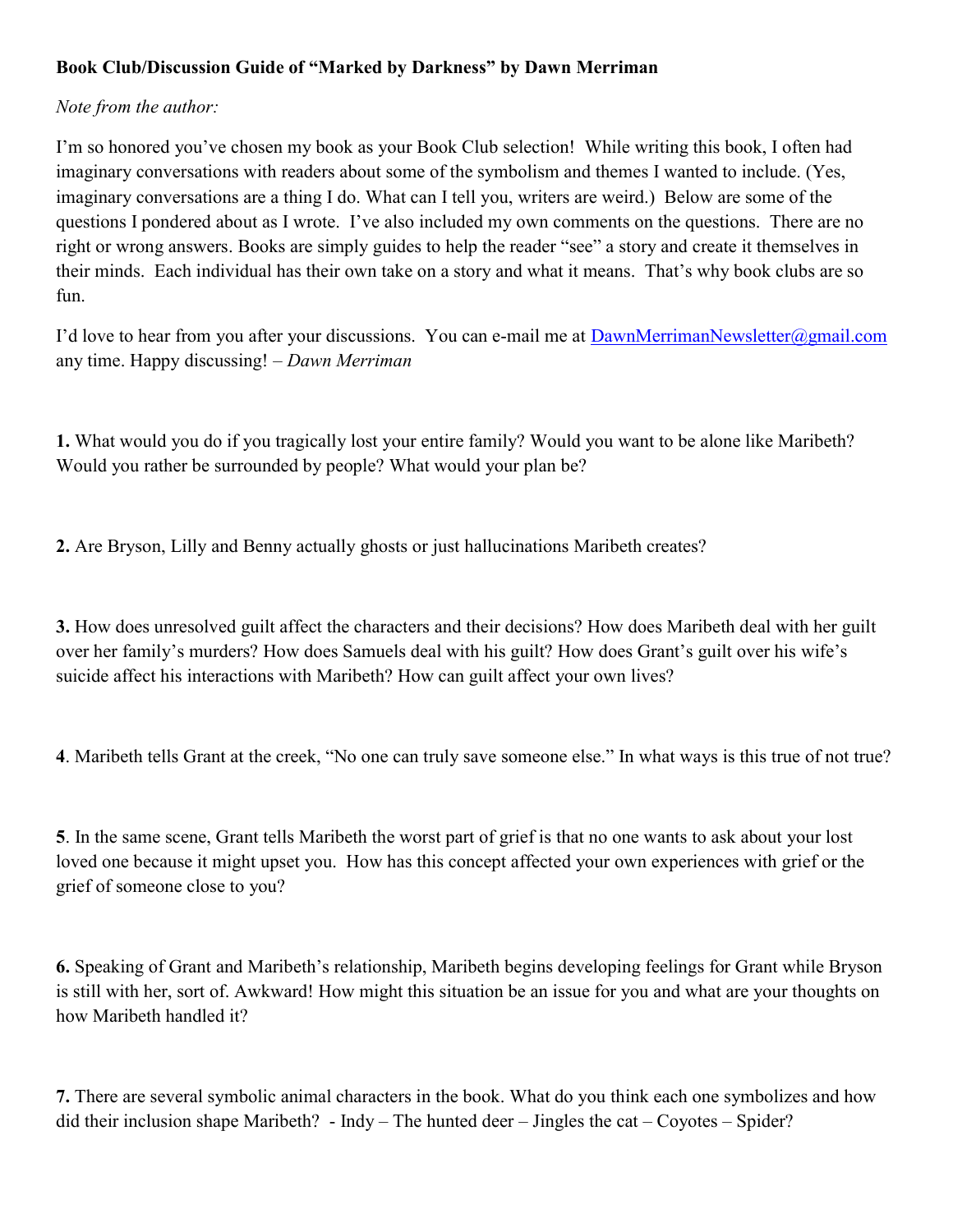8. How do the different approaches to motherhood affect the characters? Maribeth and Nicole's mother is hundreds of miles away and not involved in their lives. How does this affect the sisters? Victoria gave Jesse away and then tried to "fix" Jacob by telling him he was bad. What ramifications did this have on the boys, if any? Maribeth was a busy working mom who loved her children fiercely. How was her relationship with her kids different than the one she has with her mom? What did that do to Maribeth? How do your own relationships with your mom or children affect you?

9. Victoria says her sons were "born bad," but they also had non-ideal childhoods. To what extent do you think they were born bad, or did their upbringing shape them? Do you think their twin bond being broken when they were so young contribute to their evil ways? If they are born sociopaths, do they have a choice of good or evil?

10. Maribeth is pushed over the edge after the loss of yet another family, her pigs and chickens. Is her subsequent brutality against Franklin justified? Are we all capable of brutality if pushed too far? If you were in Maribeth's place during the final battle, would you have let Franklin live or smother him? Would you have killed Jacob the night he killed the family, or let nature take its course for him?

11. The book opens with "Living can be worse than death." For Maribeth, how was living harder? By leaving Franklin alive and scarred, was that a fitting punishment? Is there a third choice of madness?

12. The last scenes of the book show two sides of Maribeth's new life. On the one hand, she's happier and had started letting family and friends into her life. On the other, she's alone on the porch, singing the song that represents her insanity of the night she battled Franklin. Will she choose the happy life or the madness? Can she have both? Can she truly be okay after all she went through? Is she actually okay or just pretending to be? Do we all pretend to be okay?

13. Would you stay living at the cabin after all that happens or move away? What are the drawbacks and benefits of either?

I hope this book not only entertained you, but gave you some things to think about. It's been fun answering these questions as well, kind of like being part of your discussion. Please let me know your thoughts, I love to hear from readers. DawnMerrimanNewsletter@gmail.com.

God Bless,

Dawn Merriman

www.DawnMerriman.com -- DawnMerrimanNewsletter@gmail.com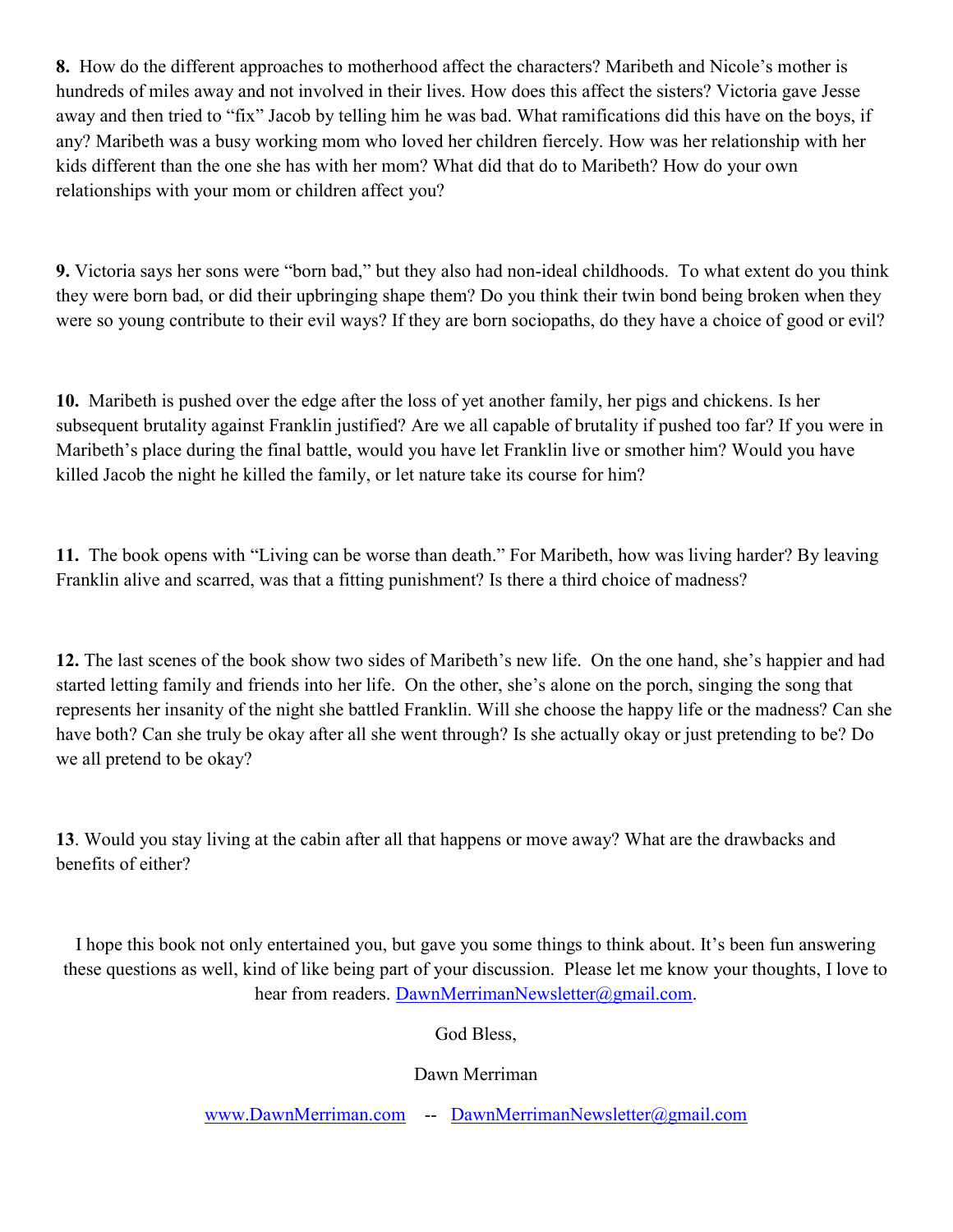## Book Club/Discussion Guide for "Marked by Darkness" by Dawn Merriman

## Dawn Merriman's responses

Note: There are no right answers. These are just my thoughts, in case you wanted to see them.

1. The premise for this book started with my pondering this exact question. As a country girl who raises pigs and loves the woods, I imagined I would leave the world behind and live off the land with my animals. I often joke that my family better come back to haunt me and keep me company.

2. Honestly, I don't know. I wrote it so the reader could draw their own conclusions. I did purposefully make each of them represent a different aspect of Maribeth's personality. Bryson is her rational, adult side. Lilly is her fun side. Benny is her childlike/primal side.

3. Ahh, guilt. A theme I know too well and visit often. ("How Murder Saved my Life" is really heavy with guilt and the destruction it can cause.) Guilt is a dangerous thing, and usually unwarranted. As women, we often burden ourselves with guilt over things we actually have no control over or are not our faults. I think we all struggle with this. I write about it a lot, because I struggle as well.

 Maribeth takes guilt to an extreme. She didn't kill her family, but she feels responsible. She exacts the harshest penalty, and locks herself away in a self-made prison. Her guilt even drives her to the edge of suicide. Not a healthy way to deal.

 Samuels more or less ignores his guilt over leaving Maribeth alone for so long. It isn't until she calls him that he even thinks about it. He works to redeem himself some by getting involved again.

 Grant feels he should have done more to help his wife Sarah Jane. He's drawn to Maribeth in part because he couldn't help Sarah Jane, so maybe he can help Maribeth. He also hides in his work.

Bottom line is, guilt can destroy you, so you better deal with it.

4. Another tricky question. We can all help each other, but we have to do the work to save ourselves.

5. To get personal for a minute, our very close friends lost their son to a motorcycle accident a few years ago. We loved this young man like our own son. For a while, I was afraid to mention his name his parents in case it would hurt them. I then realized he was not a "tragedy" to avoid mentioning. He was a young man we loved who deserved to be remembered and discussed. The pain never goes away, but we remember his life instead of avoiding his death.

6. I struggled with this point a lot. On the one hand, Bryson is there, so having feelings for Grant seems disrespectful. In reality, of course, Bryson is dead. Can Maribeth really sustain a relationship with a dead man, even if he is a ghost/hallucination? I discussed this a lot with my husband and came to the conclusion that of course Maribeth needs to embrace a chance at a new happiness in her life. I skirted the issue, by having Bryson give his blessing to the new relationship. It was a fun and awkward issue to explore.

7. I love symbolism. There are so many I used in this book, but I'll focus on the animal ones. Indy represents Maribeth's loyal companion. He also is fiercely protective (he attacks Jacob in the house). He can't stop his true/instinctual nature when he eats the guts off the porch. All of these traits Maribeth shows at some point. The hunted deer is basically on giant symbolic image. When Maribeth hunts him, slits his throat, and dumps him in the woods, he represents the same things the twins did to their victims. Maribeth feels bad about it, though. The